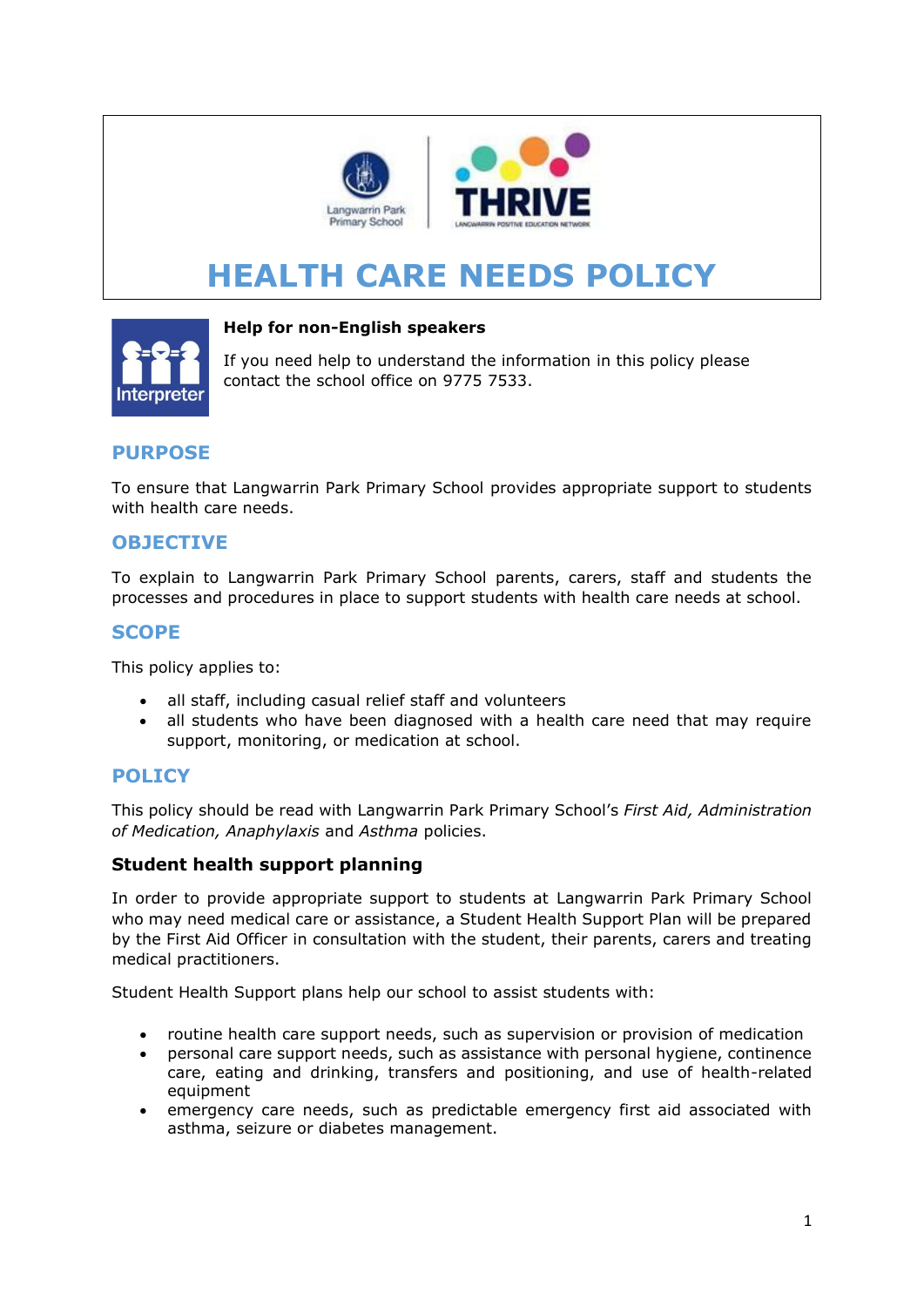Students with complex medical care needs, for example, tracheostomy care, seizure management or tube feeding, must have a Student Health Support Plan which provides for appropriate staff to undertake specific training to meet the student's particular needs.

At enrolment or when a health care need is identified, parents/carers should provide accurate information about the student's condition or health care needs, ideally documented by the student's treating medical/health care practitioner on a Medical Advice Form (or relevant equivalent).

Langwarrin Park Primary School may invite parents and carers to attend a Student Support Group meeting to discuss the contents of a student's Health Support Plan and assistance that the student may need at school or during school activities.

Where necessary, Langwarrin Park Primary School may also request consent from parents and carers to consult with a student's medical practitioners, to assist in preparing the plan and ensure that appropriate staff understand the student's needs. Consultation with the student's medical practitioner will not occur without parent/carer consent unless required or authorised by law.

Student Health Support Plans will be reviewed:

- when updated information is received from the student's medical practitioner
- when the school, student or parents and carers have concerns with the support being provided to the student
- if there are changes to the support being provided to the student, or
- on an annual basis.

#### **Management of confidential medical information**

Confidential medical information provided to Langwarrin Park Primary School to support a student will be:

- recorded on the student's file
- shared with all relevant staff so that they are able to properly support students diagnosed with medical conditions and respond appropriately if necessary.

### **COMMUNICATION**

This policy will be communicated to our school community in the following ways:

- Included in staff induction processes and staff training
- Available publicly on our school's website
- Included in staff handbook/manual
- Discussed at staff briefings/meetings as required
- Included in transition and enrolment packs
- Discussed at parent information nights/sessions
- Reminders in our school newsletter
- Hard copy available from school administration upon request

#### **FURTHER INFORMATION AND RESOURCES**

- the Department's Policy and Advisory Library (PAL):
	- o [Health Care Needs](https://www2.education.vic.gov.au/pal/health-care-needs/policy)
	- o [Health Support Planning Forms](https://www2.education.vic.gov.au/pal/health-care-needs/resources)
	- o [Complex Medical Care Supports](https://www2.education.vic.gov.au/pal/health-care-needs/guidance/complex-medical-care-supports)
	- o [Child and Family Violence Information Sharing Schemes](https://www2.education.vic.gov.au/pal/information-sharing-schemes/policy)